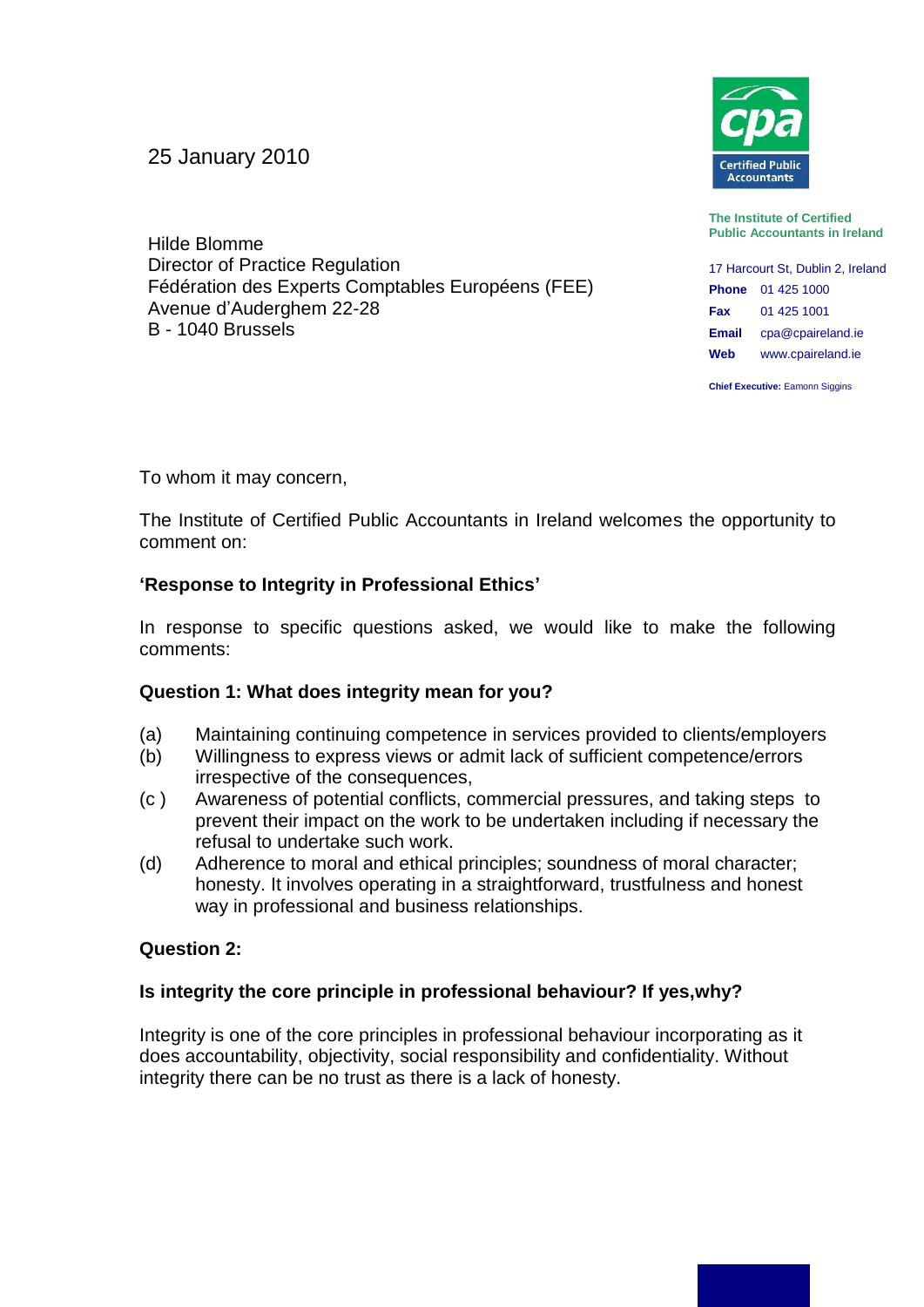#### **Question 3: What are the threats to ethical behaviour?**

Self-interest, corporate greed, undue influence, sudden changes in the economic environment, absence of good corporate governance, insufficient regulations and lack of regulatory supervision as well as a lack of continuing competence.

### **Question 4:**

### **How do these threats change as the economic climate changes?**

During a booming economy there are more opportunities to benefit from unethical behaviour and less stringent emphasis on adhering to ethical standards. In a recessionary economy there is more emphasis on reviewing the unethical behaviour that occurred during the booming economy and more emphasis on adherence to higher ethical standards. There are also less opportunities to benefit from unethical behaviour.

### **Question 5 How is integrity instilled in your audit firm or your organisation? Does it always work? How could it be improved?**

The Institute has its own code of ethics which is based on the IFAC Code of Ethics. Compliance with that code is reviewed as part of the QA reviews.

### **Question 6 Do readers agree that integrity is actually the core principle and should be highlighted as such, compared with the other fundamental principles referred to in paragraph 2.3? If not, why not?**

Yes. Integrity is the core principle from which other behaviours will be derived/promoted. We feel that the other fundamental principles are almost as important and neither is mutually exclusive. For example, one could not be described as having a high level of integrity and not abiding by the principle of confidentiality.

### **Question 7. Do the other fundamental principles derive from integrity or are they complementary to it? Please explain your rationale?**

Our view is that these principles are all equally important.

### **Question 8. From the perspective of professional ethical behaviour, does the quality of the persons' character matter if their actions are consistent with expected standards? Does this have consequences for the disciplinary process?**

Our view is that the quality of a person's character will ultimately decide the level of integrity that the person will demonstrate.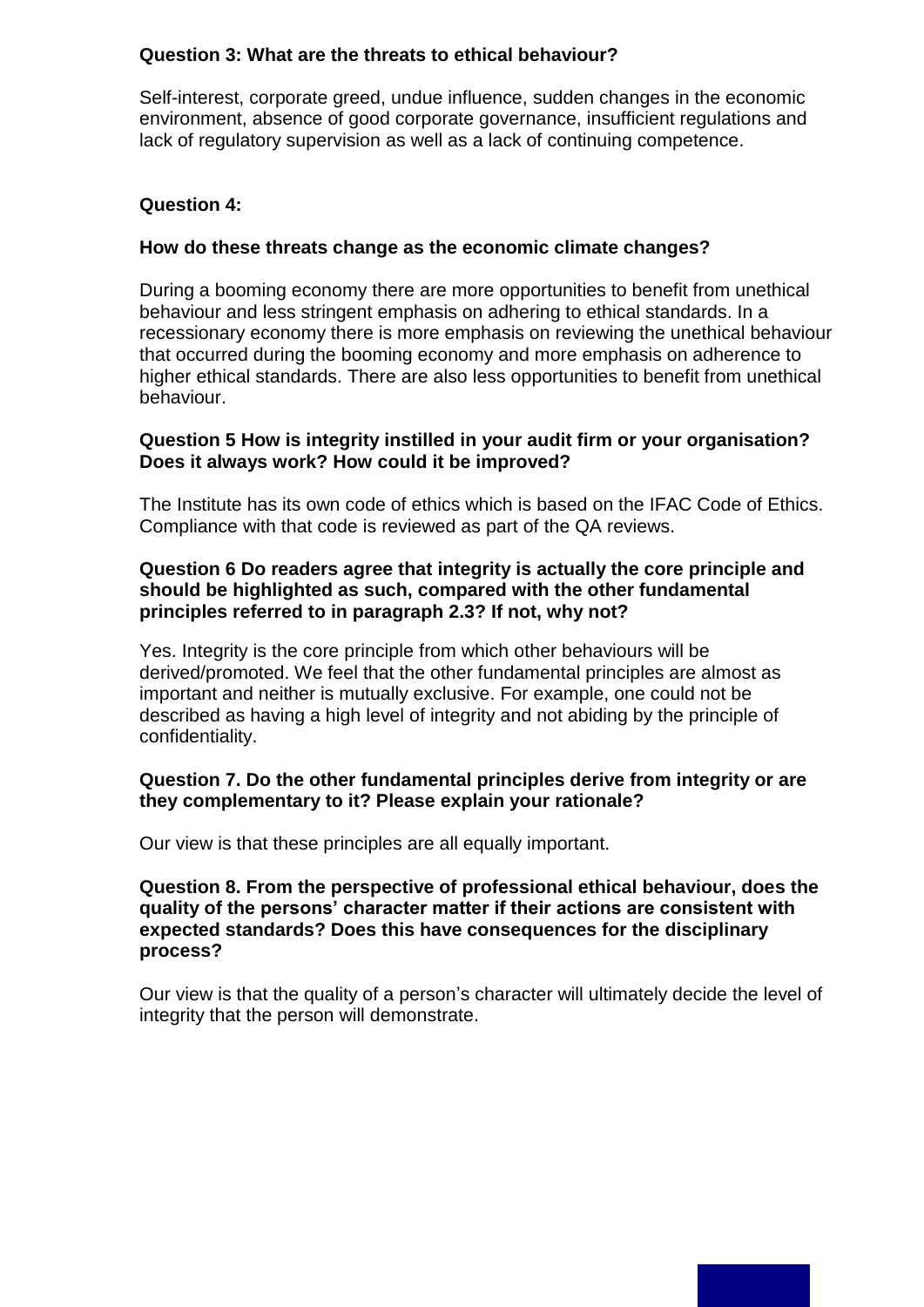#### **Question 9. Do readers believe that the perceived integrity of the profession as a whole impacts upon the integrity of individuals within it? Again, does this have consequences for the disciplinary process?**

Yes, we believe that the perceived integrity of the profession as a whole impacts upon the integrity of individuals within it. In addition, we are of the view that this should have consequences for the disciplinary process within accountancy bodies.

#### **Question 10. Would it be helpful for codes of ethics of accountancy bodies to include further discussion on integrity? If so, what are the key points that should be included?**

We are of the opinion that the Code of Ethics is Prima Facie evidence of integrity.

#### **Question 11. Should there be greater clarity of the extent to which personal integrity would affect professional integrity, to enhance harmonisation? What sort of personal behaviour should merit professional disciplinary action?**

Personal behaviour may be so outrageous as to discredit the profession by association but exactly what type of personal behaviour would be considered to be outrageous will vary depending on local culture. For this reason, it would be extremely difficult to obtain greater clarity of the extent to which personal integrity would affect professional integrity in order to enhance harmonisation.

## **Question 12. Do you agree with the behavioural characteristics discussed in paragraph 5.2? If not, please explain what should be changed.**

Yes, we agree with the behavioural characteristics discussed in paragraph 5.2.

### **Question 13. Are there further behavioural characteristics that should be expected of someone behaving with integrity in a professional context, other than those listed in paragraph 5.2? If so, what?**

Independent review of current procedures undertaken by a firm in providing services to its clients by someone suitably qualified

### **Question 14. Do readers agree with the indicators discussed in 6.7? Are there others, and if so what?**

Regular review and documentation of breaches minor or major of effectiveness of ethical compliance and steps outlined to prevent recurrence or justification for taking no further steps.

#### **Question 15. Do readers agree that organisations should have clear ethical values and that in all but the smallest organisations this will require the organisation to have a code of conduct? If not, please explain your rationale.**

Yes but the difficulty will be in distinguishing specific ethical requirements at different levels of appointment within a practice. Can one write a standard code of conduct that is person specific simultaneously for a newly recruited accountant trainee and the managing partner of a practice?